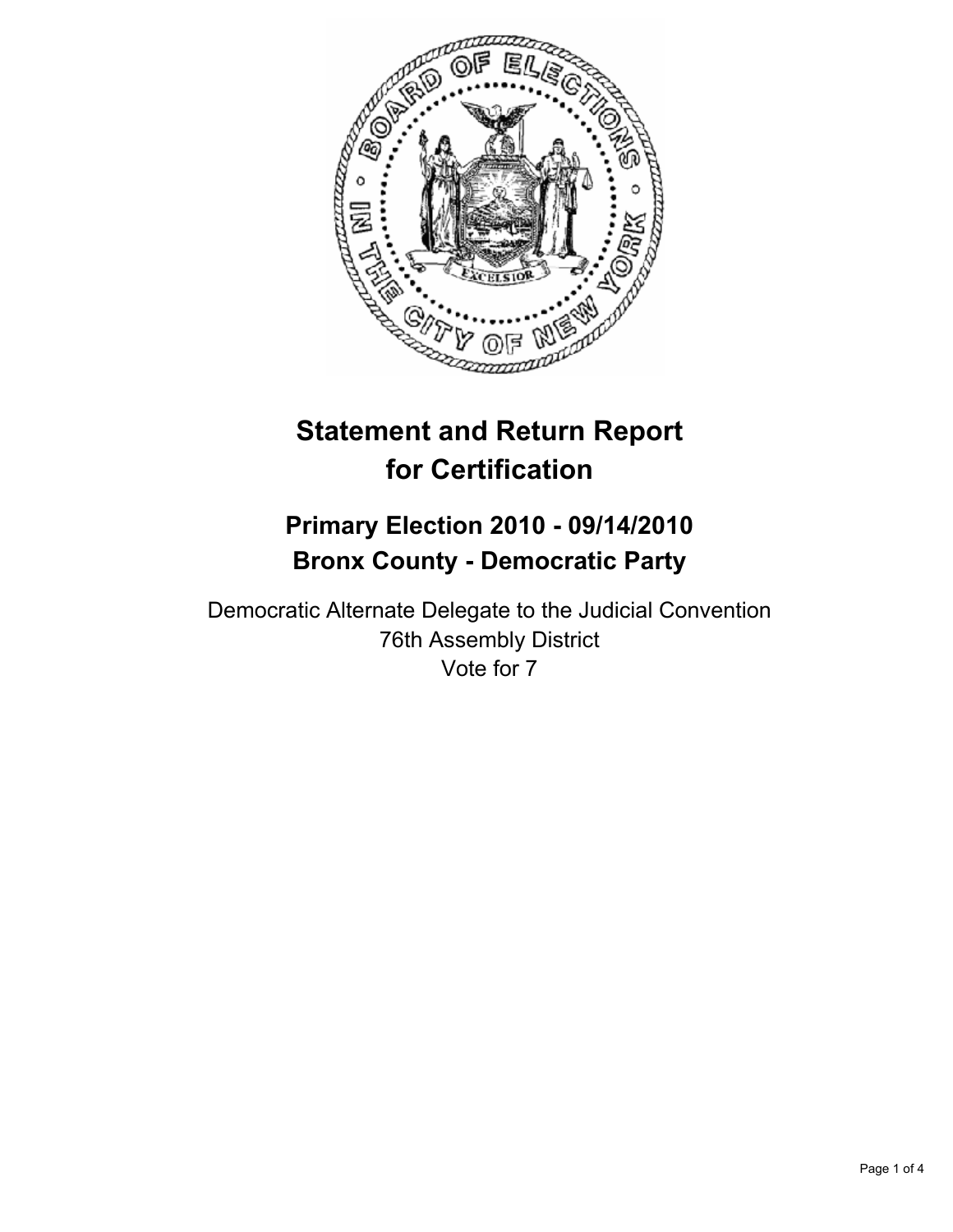

#### **Assembly District 76**

| <b>PUBLIC COUNTER</b>            | 5,284          |
|----------------------------------|----------------|
| <b>EMERGENCY</b>                 | 11             |
| ABSENTEE/MILITARY                | 72             |
| <b>AFFIDAVIT</b>                 | 105            |
| ROSA RIVERA                      | 1,763          |
| DANIEL FIGUEROA III              | 1,125          |
| ABDUS SHAHID                     | 783            |
| LINDA M JORDAN                   | 1,352          |
| RONALD SAVAGE                    | 934            |
| <b>LIZANDRA MARTINEZ</b>         | 1,190          |
| ROSAMUND TYSON                   | 886            |
| JASMIN CORNIEL                   | 1,010          |
| <b>JULIAN SEPULVEDA</b>          | 1,631          |
| <b>BARBARA A JOHNSON</b>         | 1,658          |
| <b>LEOCADIA LEE</b>              | 827            |
| ANGEL M NAVARRO                  | 1,302          |
| CARLOS CLARK (WRITE-IN)          | 1              |
| CARMEN HERNANDEZ (WRITE-IN)      | 1              |
| DONALD FLETCHER (WRITE-IN)       | 1              |
| EDWARD PADILL (WRITE-IN)         | 1              |
| ESPADA (WRITE-IN)                | 1              |
| <b>GERALDINE LAMB (WRITE-IN)</b> | 1              |
| HELEN JACOME (WRITE-IN)          | $\overline{2}$ |
| HELEN REYES JACOME (WRITE-IN)    | 1              |
| HORTENCIA MENDEZ (WRITE-IN)      | 1              |
| ISREAL CRUZ (WRITE-IN)           | 1              |
| JENNIE (WRITE-IN)                | 1              |
| JESUS (WRITE-IN)                 | 1              |
| KAMOS JR. (WRITE-IN)             | 1              |
| MARCOS CRESPO (WRITE-IN)         | 3              |
| MARLENE ROJAS (WRITE-IN)         | 4              |
| MICHAEL ROBLES (WRITE-IN)        | 3              |
| MONICA HANKINS (WRITE-IN)        | 3              |
| NELLY MEDINA (WRITE-IN)          | 5              |
| NILDA CRUZ (WRITE-IN)            | 1              |
| RAMOS CHARLES (WRITE-IN)         | 1              |
| RIVER JENNIFER (WRITE-IN)        | 1              |
| RUBEN DIAZ (WRITE-IN)            | 1              |
| WILMA CASTRO (WRITE-IN)          | 1              |
| <b>Total Votes</b>               | 14,498         |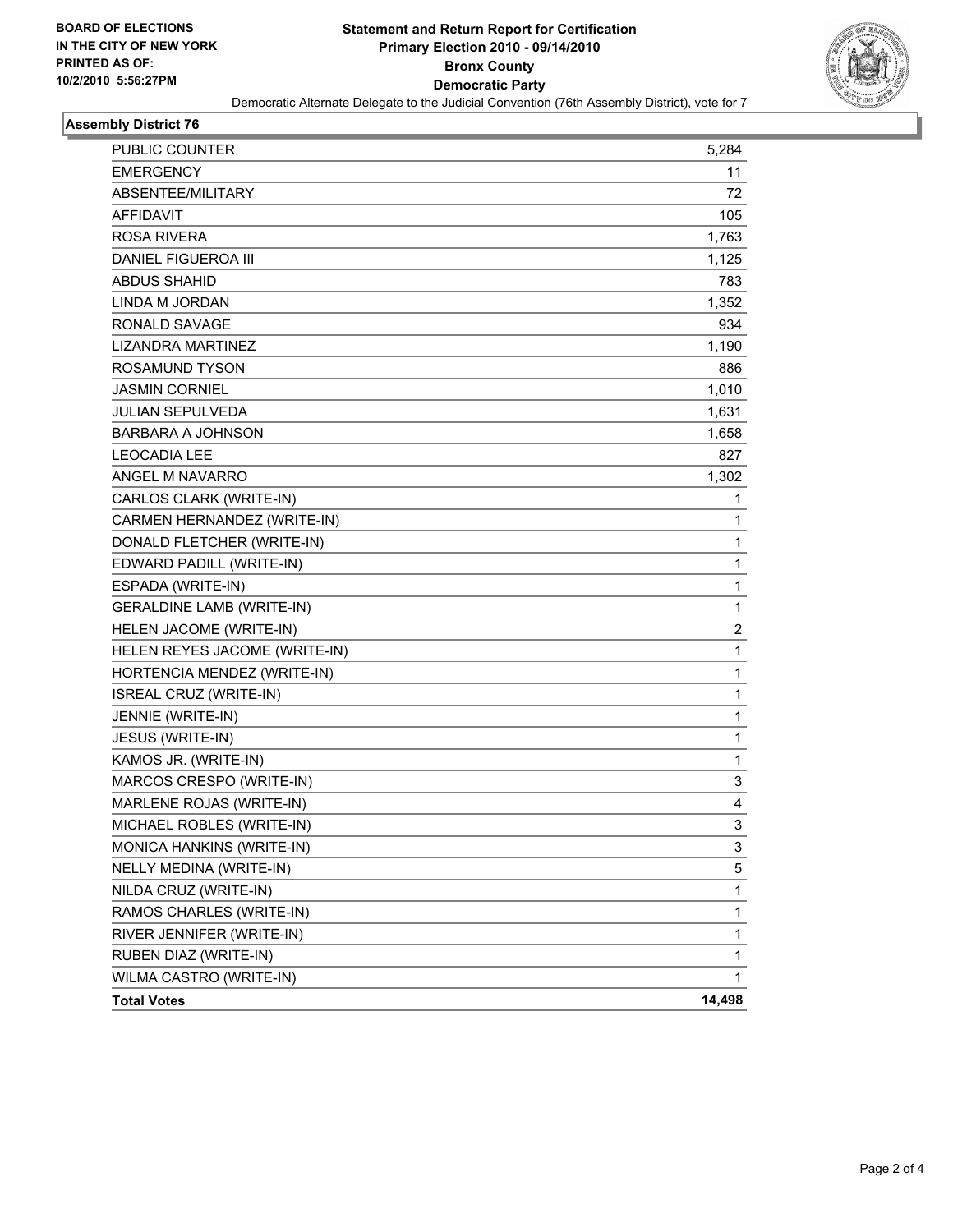#### **Statement and Return Report for Certification Primary Election 2010 - 09/14/2010 Bronx County Democratic Party** Democratic Alternate Delegate to the Judicial Convention (76th Assembly District), vote for 7



#### **Total for Democratic Alternate Delegate to the Judicial Convention (76th Assembly District) - Bronx County**

| <b>PUBLIC COUNTER</b>            | 5,284          |
|----------------------------------|----------------|
| <b>EMERGENCY</b>                 | 11             |
| ABSENTEE/MILITARY                | 72             |
| AFFIDAVIT                        | 105            |
| ROSA RIVERA                      | 1,763          |
| <b>DANIEL FIGUEROA III</b>       | 1,125          |
| ABDUS SHAHID                     | 783            |
| LINDA M JORDAN                   | 1,352          |
| <b>RONALD SAVAGE</b>             | 934            |
| LIZANDRA MARTINEZ                | 1,190          |
| ROSAMUND TYSON                   | 886            |
| <b>JASMIN CORNIEL</b>            | 1,010          |
| <b>JULIAN SEPULVEDA</b>          | 1,631          |
| BARBARA A JOHNSON                | 1,658          |
| <b>LEOCADIA LEE</b>              | 827            |
| ANGEL M NAVARRO                  | 1,302          |
| CARLOS CLARK (WRITE-IN)          | 1              |
| CARMEN HERNANDEZ (WRITE-IN)      | 1              |
| DONALD FLETCHER (WRITE-IN)       | 1              |
| EDWARD PADILL (WRITE-IN)         | 1              |
| ESPADA (WRITE-IN)                | 1              |
| <b>GERALDINE LAMB (WRITE-IN)</b> | 1              |
| HELEN JACOME (WRITE-IN)          | $\overline{c}$ |
| HELEN REYES JACOME (WRITE-IN)    | 1              |
| HORTENCIA MENDEZ (WRITE-IN)      | 1              |
| ISREAL CRUZ (WRITE-IN)           | 1              |
| JENNIE (WRITE-IN)                | 1              |
| JESUS (WRITE-IN)                 | $\mathbf{1}$   |
| KAMOS JR. (WRITE-IN)             | 1              |
| MARCOS CRESPO (WRITE-IN)         | 3              |
| MARLENE ROJAS (WRITE-IN)         | 4              |
| MICHAEL ROBLES (WRITE-IN)        | 3              |
| MONICA HANKINS (WRITE-IN)        | 3              |
| NELLY MEDINA (WRITE-IN)          | 5              |
| NILDA CRUZ (WRITE-IN)            | 1              |
| RAMOS CHARLES (WRITE-IN)         | $\mathbf 1$    |
| RIVER JENNIFER (WRITE-IN)        | 1              |
| RUBEN DIAZ (WRITE-IN)            | 1              |
| WILMA CASTRO (WRITE-IN)          | $\mathbf{1}$   |
| <b>Total Votes</b>               | 14,498         |
|                                  |                |